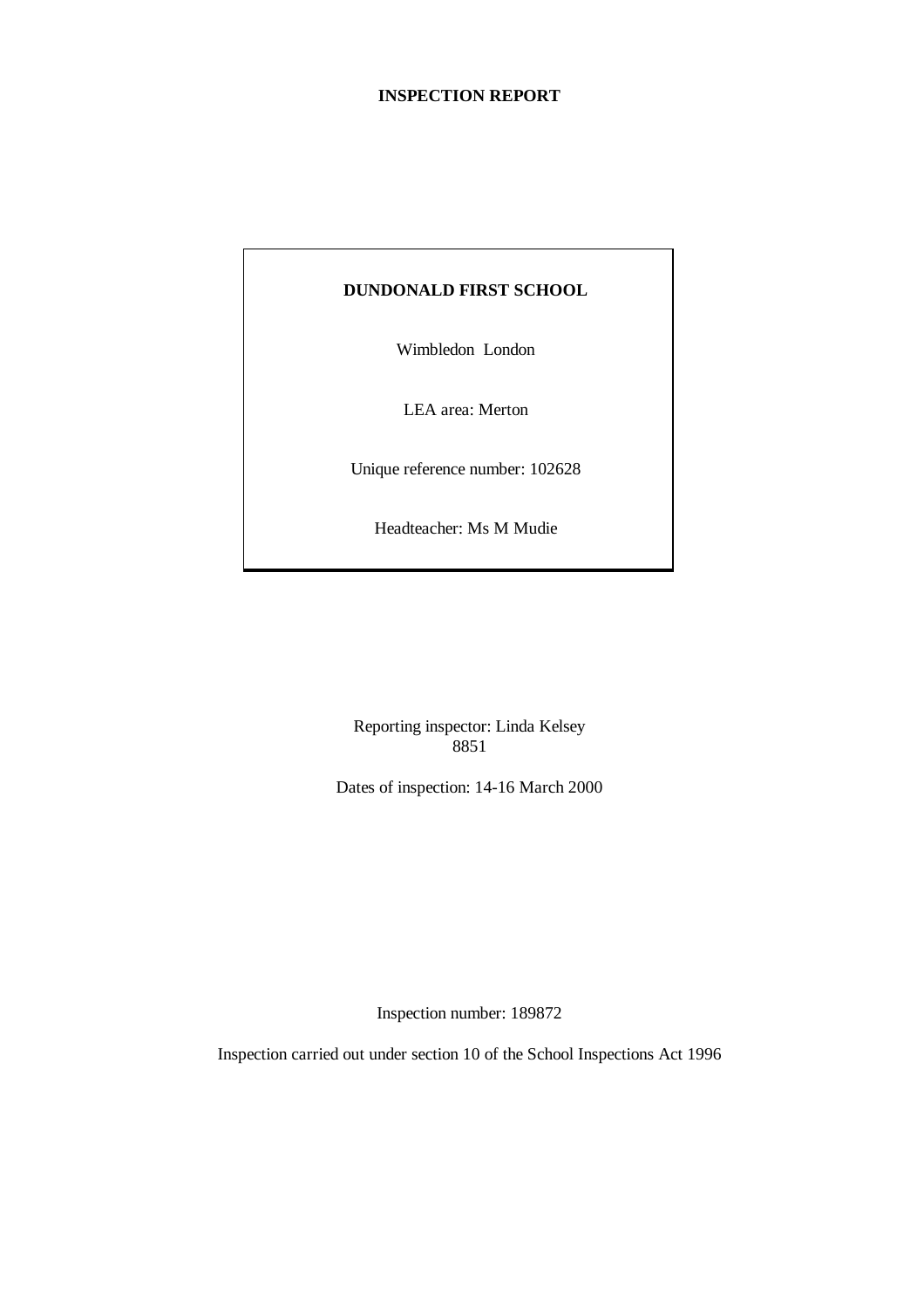### © Crown copyright 2000

This report may be reproduced in whole or in part for non-commercial educational purposes, provided that all extracts quoted are reproduced verbatim without adaptation and on condition that the source and date thereof are stated.

Further copies of this report are obtainable from the school. Under the School Inspections Act 1996, the school must provide a copy of this report and/or its summary free of charge to certain categories of people. A charge not exceeding the full cost of reproduction may be made for any other copies supplied.

# **INFORMATION ABOUT THE SCHOOL**

| Type of school:              | <b>First School</b>                                |
|------------------------------|----------------------------------------------------|
| School category:             | Community                                          |
| Age range of pupils:         | $3 - 8$                                            |
| Gender of pupils:            | Mixed                                              |
| School address:              | Dundonald First School<br>Dundonald Road<br>London |
| Postcode:                    | SW19 3QH                                           |
| Telephone number:            | 020 8715 1188                                      |
| Fax number:                  | 020 8715 1190                                      |
| Appropriate authority:       | The governing body                                 |
| Name of chair of governors:  | Mr D. Cowling                                      |
| Date of previous inspection: | October 1996                                       |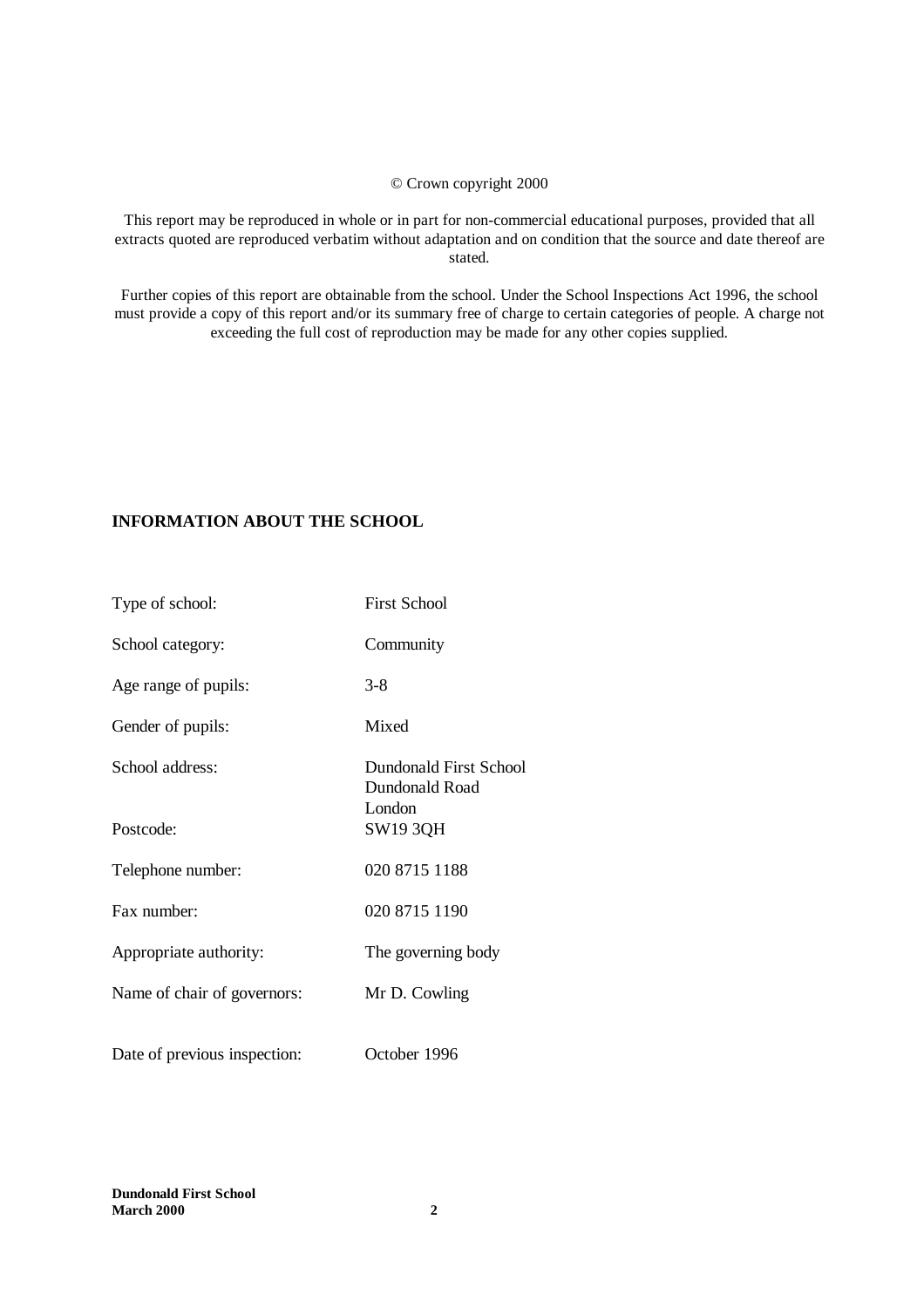# **INFORMATION ABOUT THE INSPECTION TEAM**

| <b>Team members</b> |                      |  |  |
|---------------------|----------------------|--|--|
| Mrs L Kelsey        | Registered inspector |  |  |
| Mrs P Goldsack      | Lay inspector        |  |  |
| Mr C Rhodes         | Team inspector       |  |  |
| Mr R Purdom         | Team inspector       |  |  |

The inspection contractor was:

Gemini Inspections Ltd **Brinkwells** Storrington Road Thakeham West Sussex RH20 3EQ

Any concerns or complaints about the inspection or the report should be raised with the inspection contractor. Complaints that are not satisfactorily resolved by the contractor should be raised with OFSTED by writing to:

> The Registrar Inspection Quality Division The Office for Standards in Education Alexandra House 33 Kingsway London WC2B 6SE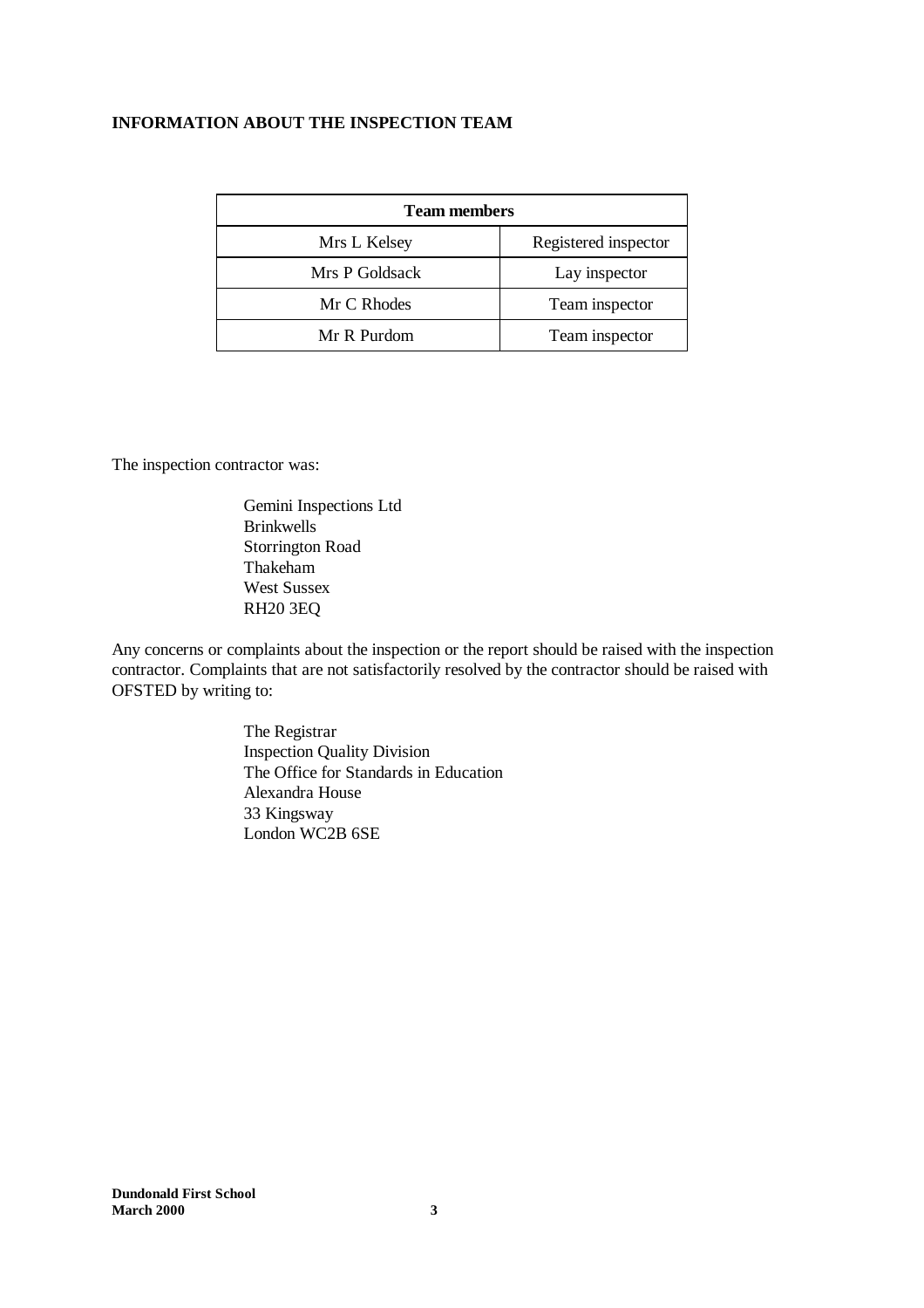#### **REPORT CONTENTS**

# **PART A: SUMMARY OF THE REPORT 5**

Information about the school How good the school is What the school does well What could be improved How the school has improved since its last inspection **Standards** Pupils' attitudes and values Teaching and learning Other aspects of the school How well the school is led and managed Parents' and carers' views of the school

# **PART B: COMMENTARY**

#### **WHAT THE SCHOOL DOES WELL**

| Standards are high in English, mathematics and information technology. They |
|-----------------------------------------------------------------------------|
| are also above average in science.                                          |
| The teaching and the learning setting in the nursery class are excellent.   |
| Teaching is very good. Adult support, especially classroom assistants,      |
| is very well deployed.                                                      |
| Pupils' personal development and their relationships with each other        |
| and adults are very good.                                                   |
| The leadership and management of the school and the involvement             |
| of governors are very good.                                                 |
| WHAT COULD BE IMPROVED<br>14                                                |

The quality, consistency and use of marking to give pupils and teachers better information about the next stages of learning. The role of co-ordinators in monitoring of standards through analyses of data, reviewing teachers' planning and ensuring consistency of work across similar age classes.

#### **WHAT SHOULD THE SCHOOL DO TO IMPROVE FURTHER? 14**

#### **PART C: SCHOOL DATA AND INDICATORS 16**

**10**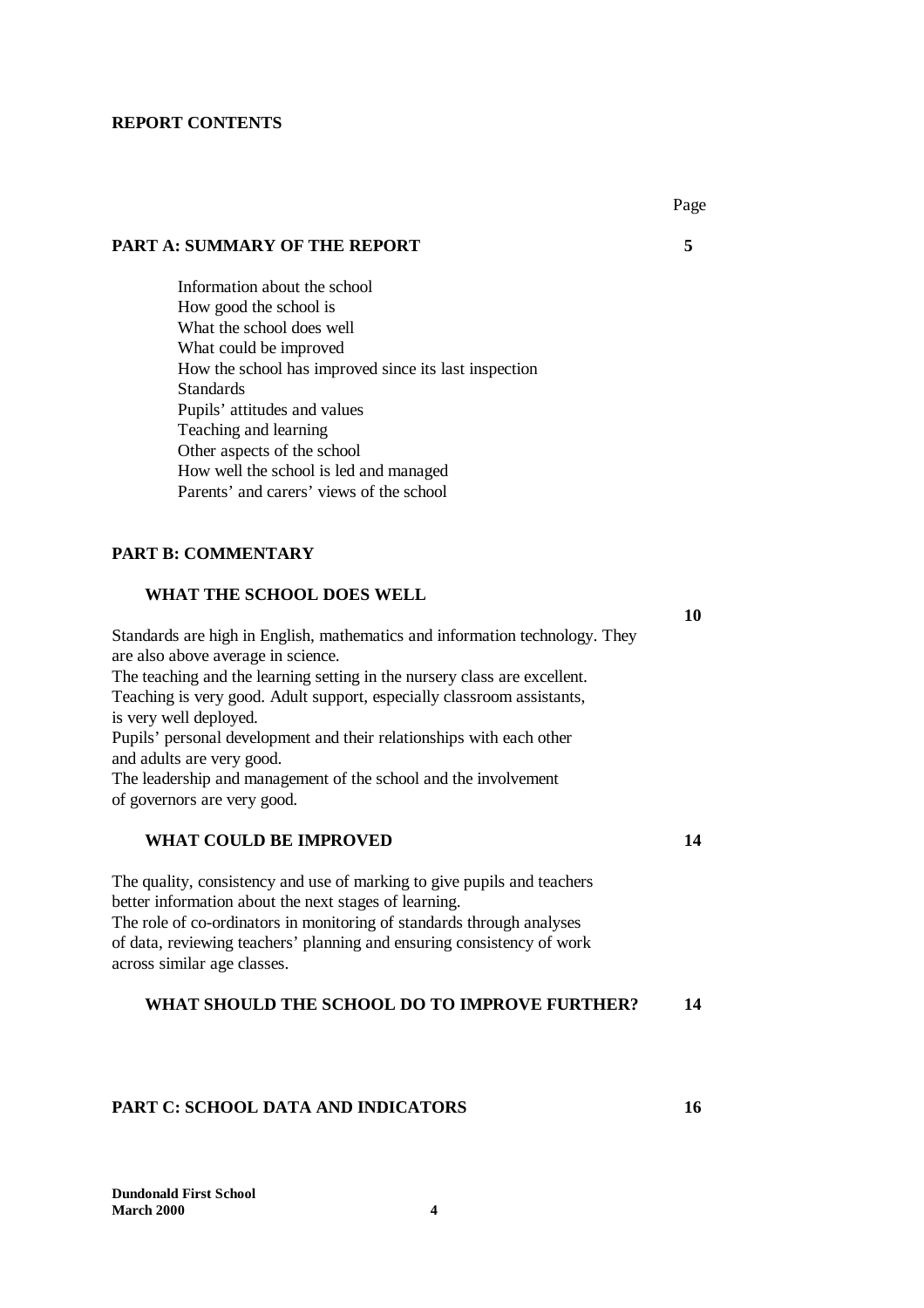# **PART A: SUMMARY OF THE REPORT**

# **INFORMATION ABOUT THE SCHOOL**

Dundonald First is a popular, larger than average first school situated in Wimbledon, South London. There are 325 pupils, aged three to eight years old, on roll with more boys than girls in most classes. Of these 104 pupils attend the nursery part time. The school is housed in a large Victorian building; classrooms and offices are located on two floors. A separate building is used as a dining hall and after school club. There are eight classes, two for each year group in the main school and one large classroom which is used as a nursery.

Most pupils come from better than average social backgrounds. The number of pupils eligible for free school meals is below the national average most years. Attainment is above average when pupils start full time education in the reception classes. Tests administered when pupils reach their fifth birthday confirm this. Girls perform marginally better at this age than boys. The number of children on the register for special educational needs is below average and the proportion with statements of special needs is also below average. However the number of pupils that attend the school that have English as an additional language is high. The children represent many nationalities and countries.

# **HOW GOOD THE SCHOOL IS**

Dundonald First School is a successful and very effective school. Standards in English and mathematics are well above the national average because the overall standard of teaching is very good and pupils are keen to learn. The headteacher, governors and staff work well together to improve the school and maintain high standards. The school provides good value for money.

#### **What the school does well**

- Standards are high in English, mathematics and information technology. They are also above average in science.
- The teaching and the range of opportunities for learning in the nursery class are excellent.
- Teaching is very good. Adult support, especially classroom assistants, is very well deployed.
- Pupils' personal development and their relationships with each other and adults are very good.
- The leadership and management of the school and the involvement of governors are very good.

### **What could be improved**

- The quality, consistency and use of marking to give pupils and teachers better information about the next stages of learning.
- The role of co-ordinators in monitoring of standards through analyses of data, reviewing teachers' planning and ensuring consistency of work across similar age classes.

*The areas for improvement will form the basis of the governors' action plan.*

# **HOW THE SCHOOL HAS IMPROVED SINCE ITS LAST INSPECTION**

The school has greatly improved since the last inspection in October 1996. Standards by the end of Key Stage 1 are well above average in English and mathematics and above average in science. Standards in Year 3 have improved and build successfully on the high results achieved by pupils by the end of Key Stage 1. Reading has improved and more pupils reach higher levels. Science standards are now higher in Year 3 and more pupils achieve better results in science investigations. Standards in information technology (IT) have improved since the school has focused resources and planning into improving the teaching and learning opportunities. There are more opportunities for spirituality in lessons and pupils' attitudes to learning have improved and are now very good. Attendance is better and now above the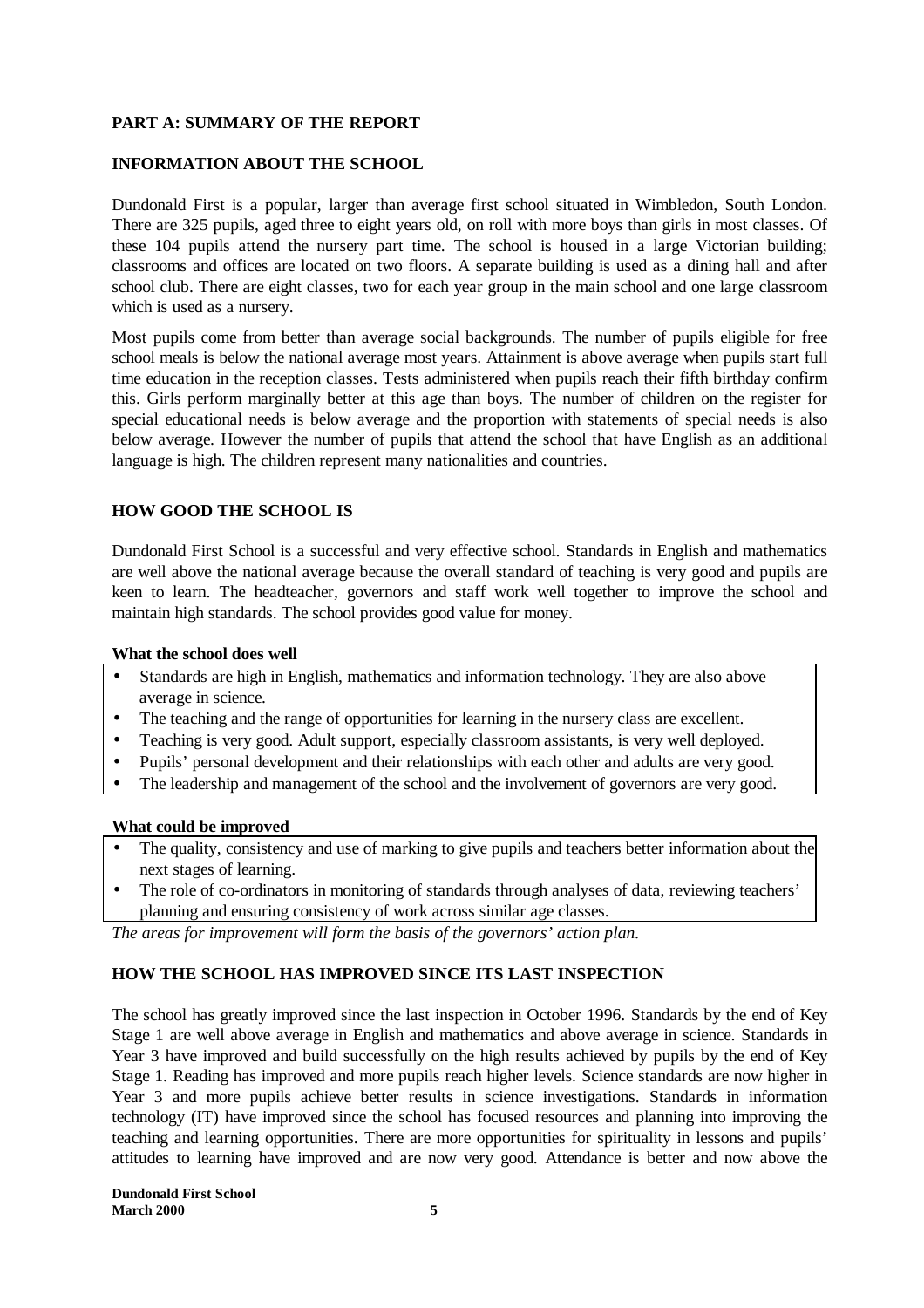national average. Pupils' personal development and their relationships with each other are better. Teaching is very good and there are now a significant number of good lessons and many more very good or excellent lessons. The school has increased the teaching time for Year 3 and improved the opportunities for outside club activities.

# **STANDARDS**

|                        | compared with |             |      |                    |                                     |
|------------------------|---------------|-------------|------|--------------------|-------------------------------------|
| <b>Performance in:</b> |               | all schools |      | similar<br>schools | <b>Key</b>                          |
|                        | 1997          | 1998        | 1999 | 1999               | very well above<br>average          |
| Reading                | B             | A           | Α    | B                  | well above average<br>above average |
| Writing                | C             | A           | A    | A                  | average<br>below average            |
| Mathematics            | B             | $A^*$       | A    | B                  | well below average                  |

The table shows the standards achieved by 7 year olds based on National Curriculum test results.

The table shows that in 1999 standards in reading at the end of Key Stage 1 were well above average nationally and above average when compared to similar schools. These have been maintained since 1998 and show an improvement since 1997. Standards in writing were well above average both nationally and when compared to similar schools. This has been maintained since 1998 and shows an improvement on performance since 1997. Targets set for this year are high and pupils are making good progress towards these goals. Standards in English are well above average for the pupils in Year 3. The majority read very well and their standards are equivalent to that of a nine year old (level 3). Standards in writing are also well above average and pupils use their literacy skills effectively. They build successfully on the high standards they achieved in Year 2 and use these skills well in other subjects such as history and geography.

Standards in mathematics are well above average nationally and above average when compared to similar schools. They are an improvement on performance from 1997. From the work samples and lesson observation it is clear that pupils are well on target to meet these standards this year. This progress in learning is maintained through Year 3 where work is at least at expected levels. The majority of pupils are achieving levels above that expected of them at this age. Standards in science based on teachers' assessments were above average at the end of Key Stage 1 in 1999. These pupils, now in Year 3, have maintained these standards. Standards in science for the present Year 2 are above average overall but are unlikely to be as high as in 1999. Standards in IT are above those expected nationally and well above what are seen in many schools with similar aged pupils.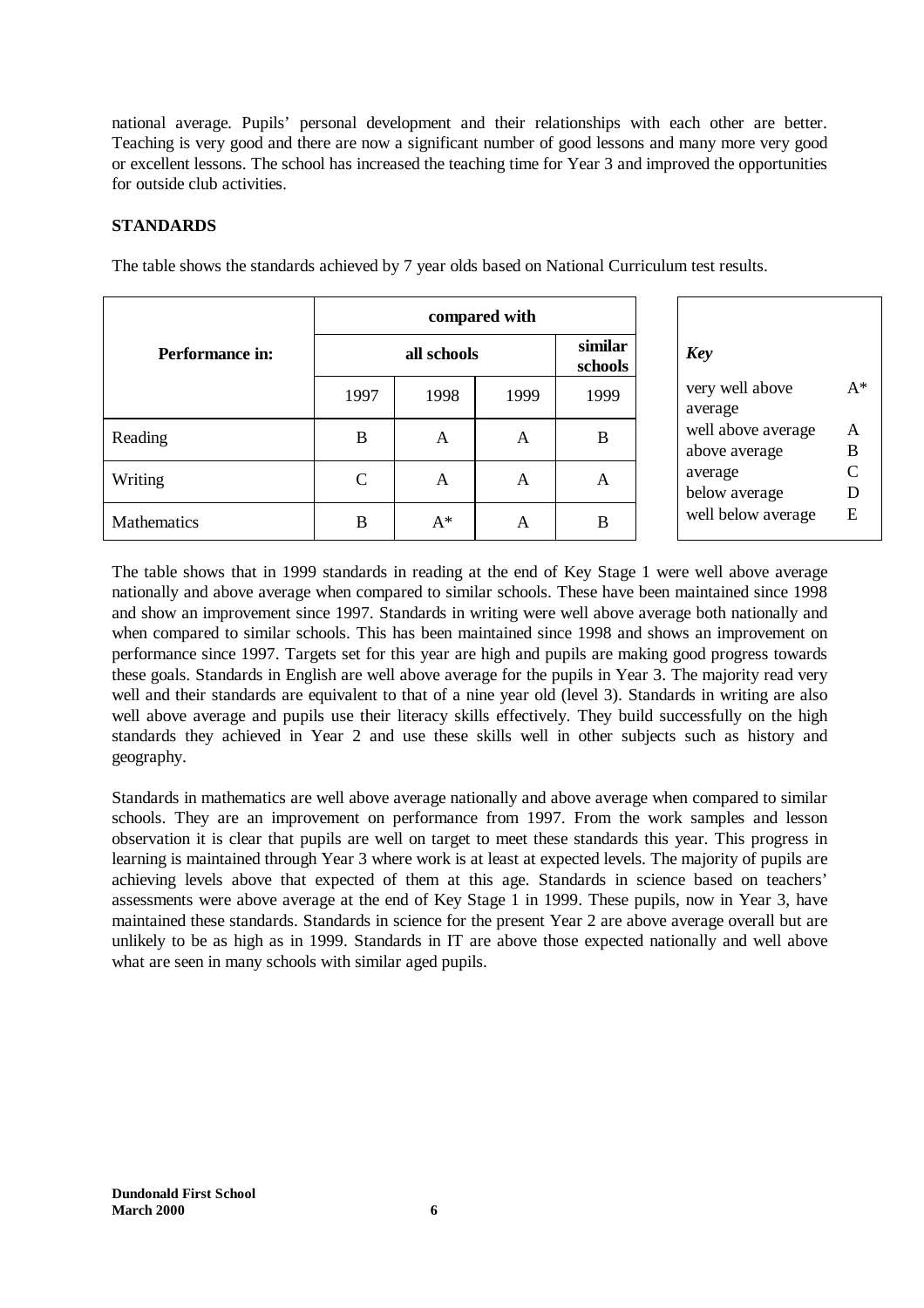# **PUPILS' ATTITUDES AND VALUES**

| Aspect                                    | <b>Comment</b>                                                         |
|-------------------------------------------|------------------------------------------------------------------------|
| Attitudes to the school                   | Pupils have very good attitudes and a willingness to work at school    |
| Behaviour, in and out of<br>classrooms    | The pupils have good behaviour and the school is an orderly community. |
| Personal development and<br>relationships | Very good                                                              |
| Attendance                                | Good and above the national average.                                   |

Pupils have very good attitudes to school and enjoy their work. They are confident and keen to learn. Behaviour is good and the school deals very well with pupils who have special educational needs. The personal development of pupils is very good and the quality of relationships between pupils and with adults is very high.

# **TEACHING AND LEARNING**

| <b>Teaching of pupils:</b> | aged up to 5 years | aged 5-7 years | Age 8     |  |
|----------------------------|--------------------|----------------|-----------|--|
| Lessons seen overall       | Excellent          | Very good      | Very good |  |

*Inspectors make judgements about teaching in the range: excellent; very good; good; satisfactory; unsatisfactory; poor; very poor. 'Satisfactory' means that the teaching is adequate and strengths outweigh weaknesses.*

Teaching was very good in over half of lessons (57%) seen during the inspection. It is good in almost nine out of ten lessons (86%). Teaching is excellent in the nursery and very good throughout the rest of the school. There was no significant difference between the quality of teaching in Key Stage 1 and 2. Only one lesson (5%) seen during the inspection was unsatisfactory. This was where the teacher did not correct unsatisfactory behaviour and allowed children to talk while she was giving instructions. Basic skills in literacy and numeracy are taught effectively, planning is thorough and based on pupils' prior knowledge and understanding.

All teachers have high expectations of work and behaviour of pupils. As a consequence of the very good teaching pupils are motivated and enthusiastic about school and their behaviour is good in class. Classroom assistants are well deployed to work with groups and this supports learning for the most and least able pupils. The teacher who supports pupils with special educational needs is fully involved in planning their teaching and this has a positive impact on their learning in class. The nursery teacher uses her classroom and outside space very effectively to organise resources for pupils. This promotes and supports their developing independence at school. The IT suite is another effective resource which is encouraging, through regular use, the teaching of IT skills. Pupils' work is generally well marked but in some classes the quality of this is better than in others. In the best examples teachers use comments which will help the pupils to improve their work and at worst it is merely no more than a cross as a mark of something wrong or a negative comment to indicate that work is incorrect. This does not always encourage pupils to do their best work.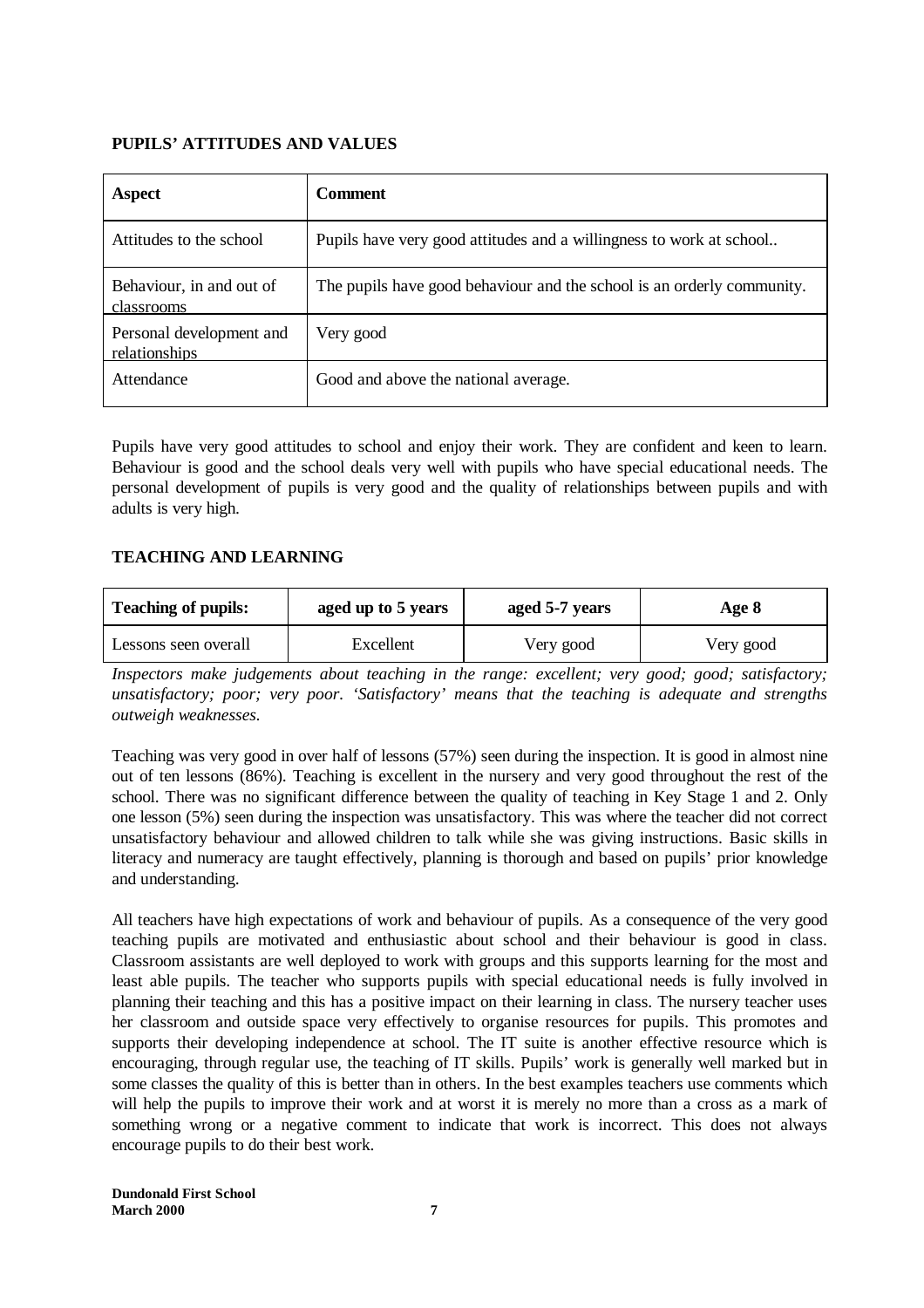# **OTHER ASPECTS OF THE SCHOOL**

| <b>Aspect</b>                                                                                        | <b>Comment</b>                                                                                                                             |
|------------------------------------------------------------------------------------------------------|--------------------------------------------------------------------------------------------------------------------------------------------|
| The quality and range of the<br>curriculum                                                           | High quality curriculum in both key stages and excellent provision in the<br>nursery class.                                                |
| Provision for pupils with<br>special educational needs                                               | Very good support for pupils. The co-ordinator keeps very good records of<br>pupils' individual progress through their education profiles. |
| Provision for pupils with<br>English as an additional<br>language                                    | Provision is good overall. The school is aware of the additional needs of<br>pupils with English as an additional language.                |
| Provision for pupils'<br>personal, including spiritual,<br>moral, social and cultural<br>development | Good.                                                                                                                                      |
| its pupils                                                                                           | How well the school cares for Very good arrangements for child protection.                                                                 |

The school delivers a broad and balanced curriculum that covers all the areas of the National Curriculum. The provision for the nursery children is excellent and a full range of exciting themes and opportunities are offered to them through a carefully planned and structured programme of learning. Pupils with special educational needs are identified early either in the nursery or from assessment taken when they are five years old. An individual programme is developed for them by the co-ordinator in liaison with parents and teachers and she carefully monitors their progress in class. These records are very good and have targets set and agreed by pupils about how they can improve. Provision is also good for the pupils with English as an additional language. The co-ordinator provides good support. Additional arrangements are made for teaching the most able pupils and this enables them to make good progress. Personal development, social and moral skills are taught in lessons, assemblies and at lunchtime. Pupils are aware of the needs of others who have different beliefs and traditions.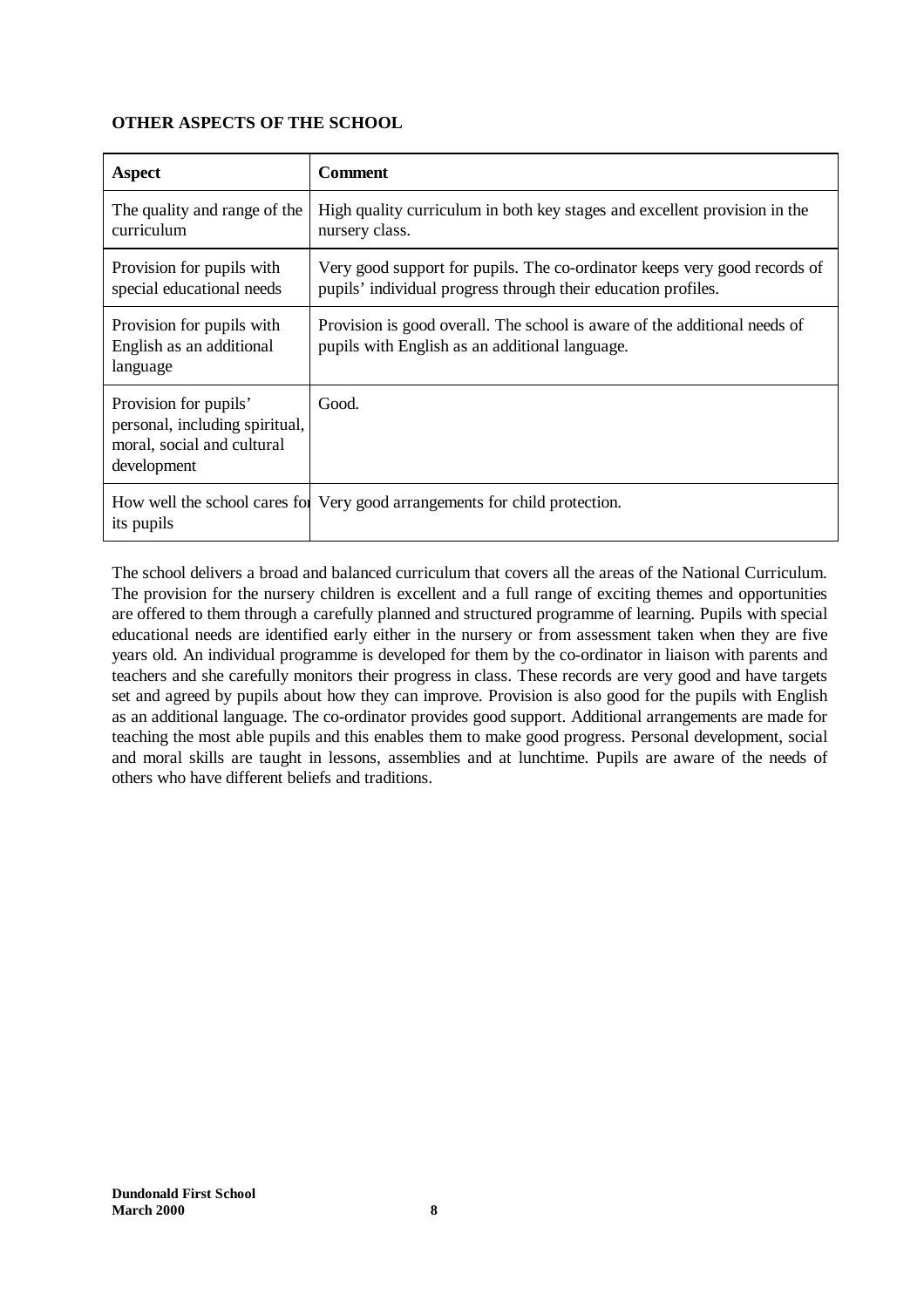# **HOW WELL THE SCHOOL IS LED AND MANAGED**

| Aspect                                                                 | <b>Comment</b>                                                                                                                                                                                                                                                                                           |
|------------------------------------------------------------------------|----------------------------------------------------------------------------------------------------------------------------------------------------------------------------------------------------------------------------------------------------------------------------------------------------------|
| Leadership and management by<br>the headteacher and other key<br>staff | The headteacher and deputy headteacher manage and lead the school<br>very well. Co-ordinators are well matched to their roles and are<br>beginning to manage their subjects with confidence. However they do no<br>analyse data from test results to gauge where areas of learning could be<br>improved. |
| How well the governors fulfil<br>their responsibilities                | The governing body fulfils its responsibilities very well through<br>structured committees and monitoring visits. However they do not take<br>the lead in identifying and assessing any health and safety risks around<br>the school.                                                                    |
| The school's evaluation of its<br>performance                          | The headteacher monitors the school's performance and evaluates how<br>well it is doing against national standards. The school uses this<br>information to plan how to raise levels of attainment.                                                                                                       |
| The strategic use of resources                                         | The school makes excellent use of all its resources. The innovative use of<br>the classroom assistant as an IT co-ordinator is raising standards in this<br>subject.                                                                                                                                     |

The school is very effectively led by the headteacher who, with her deputy, shares clear aims for improvement. They are well supported by the governing body through its structured committees and regular visits to the school. Co-ordinators manage their subject areas well but are unsure about trends in attainment and how standards could be improved. The school analyses how well money is spent and initiates areas for improvement. An example of this is the focus put on improving standards in IT.

# **PARENTS' AND CARERS' VIEWS OF THE SCHOOL**

| What pleases parents most                       | What parents would like to see improved        |
|-------------------------------------------------|------------------------------------------------|
| the school is well managed                      | information about how well their children make |
| behaviour is good                               | good progress.                                 |
| teaching is good.                               |                                                |
| their children like school.                     |                                                |
| they can approach the school with questions and |                                                |
| problems.                                       |                                                |
| the school expects children to do their best    |                                                |
| the school helps their children to mature.      |                                                |
| the school works closely with parents           |                                                |
| the range of activities outside school.         |                                                |

Inspectors support the positive views of the parents and agree the school is well managed and that behaviour and teaching is good. High expectations are set for all children and the school works closely with parents to ensure their children are happy and like school. Inspectors do not agree that information about pupils' progress could be improved. The school gives many opportunities for parents to discuss their children's progress both informally and formally. School reports are well written and informative about standards and progress.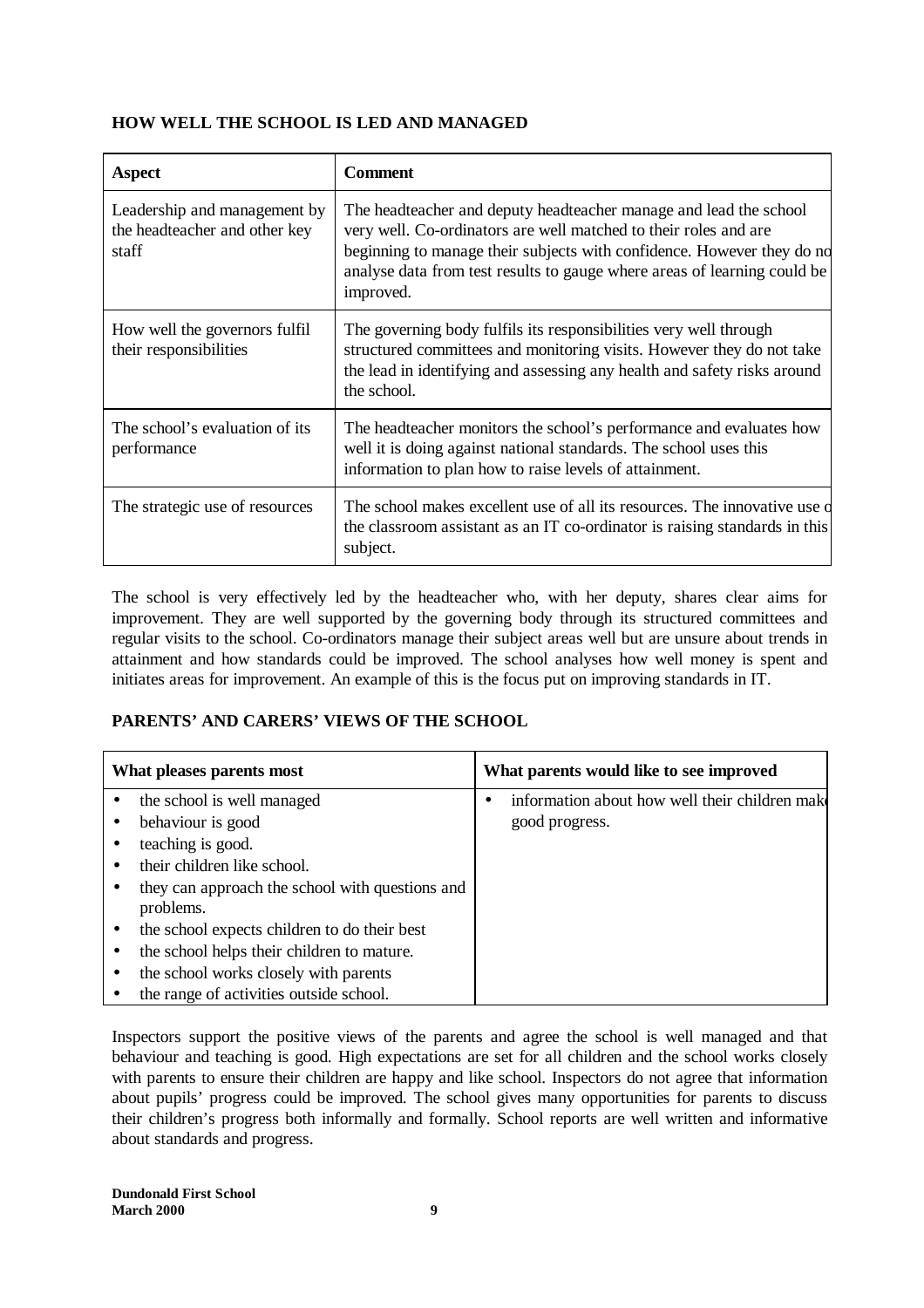# **PART B: COMMENTARY**

# **WHAT THE SCHOOL DOES WELL**

# **Standards are high in English, mathematics and information technology. They are also above average in science.**

- 1. Standards in reading at the end of Key Stage 1 are well above average nationally and above average when compared to similar schools. This has been maintained since 1998 and shows an improvement since 1997. Standards in writing are well above average both nationally and when compared to similar schools. This has been maintained since 1998 and shows an improvement on performance since 1997. Targets set for this year are high and pupils are making good progress towards these goals. Although targets are not set as high as last year, standards are likely to be above average again. This is because the present Year 2 pupils have a larger number of pupils on the register for special needs than last year and more pupils who have English as an additional language. This is likely to affect standards in English overall.
- 2. Standards in English in Year 3 are well above average for the pupils. The majority read very well and their standards are equivalent to those of a nine year old (level3). Parents were concerned about reading skills but this is not borne out by the reading seen during the inspection week. Standards in writing are also well above average and pupils use their literacy skills well. They build successfully on the high standards they achieved in Year 2 and use these skills in other subjects such as history and geography. In one history lesson pupils used adjectives imaginatively to describe old and new toys. They knew that old toys were mainly made of wood, as plastic had not been invented until later.
- 3. Standards in mathematics are well above average nationally and above average when compared to similar schools. They are an improvement on performance from 1997. It is clear from the work samples and lesson observation that pupils are well on target to meet these standards this year. Most pupils are working at the level expected of them and a majority is working at level 3. When pupils start school in the reception year many are secure in their understanding of numbers to 10 and the most able can sequence numbers up to 20. By Year 1 they can tell the time and use halves and quarters. This is equivalent to the average 7-year-old. By the end of the key stage pupils can divide numbers and the most able work with numbers above 100. This work is above average for their age. This progress in learning is maintained through Year 3 where work is at least at expected levels. The majority of pupils are achieving levels above that expected of them at this age.
- 4. Standards in science based on teachers' assessments were above average at the end of Key Stage 1 in 1999. These pupils now in Year 3, have maintained these standards. Standards in science for the present Year 2 are above average overall but are unlikely to be as high as in 1999. Minor weaknesses occur in the work on investigations, although standards are very high for the work on physical processes and circuits where the majority of pupils are working at level 3.
- 5. Standards in IT are above expectation and this is an improvement since the last inspection. Parents were rightly positive about how well their pupils are learning new skills in IT since the higher profile this subject has been given by the school. Pupils in the reception classes use the mouse well to move objects around the screen. They move confidently from one screen to another as they work independently with software set up for them by the teacher. By the end of Year 2 pupils are using programs to change layouts to documents and they consider font sizes and types independently. They can change these successfully by highlighting text and choosing a style they want for effect. This work is typical of a nine-year-old. By Year 3 pupils could use a database to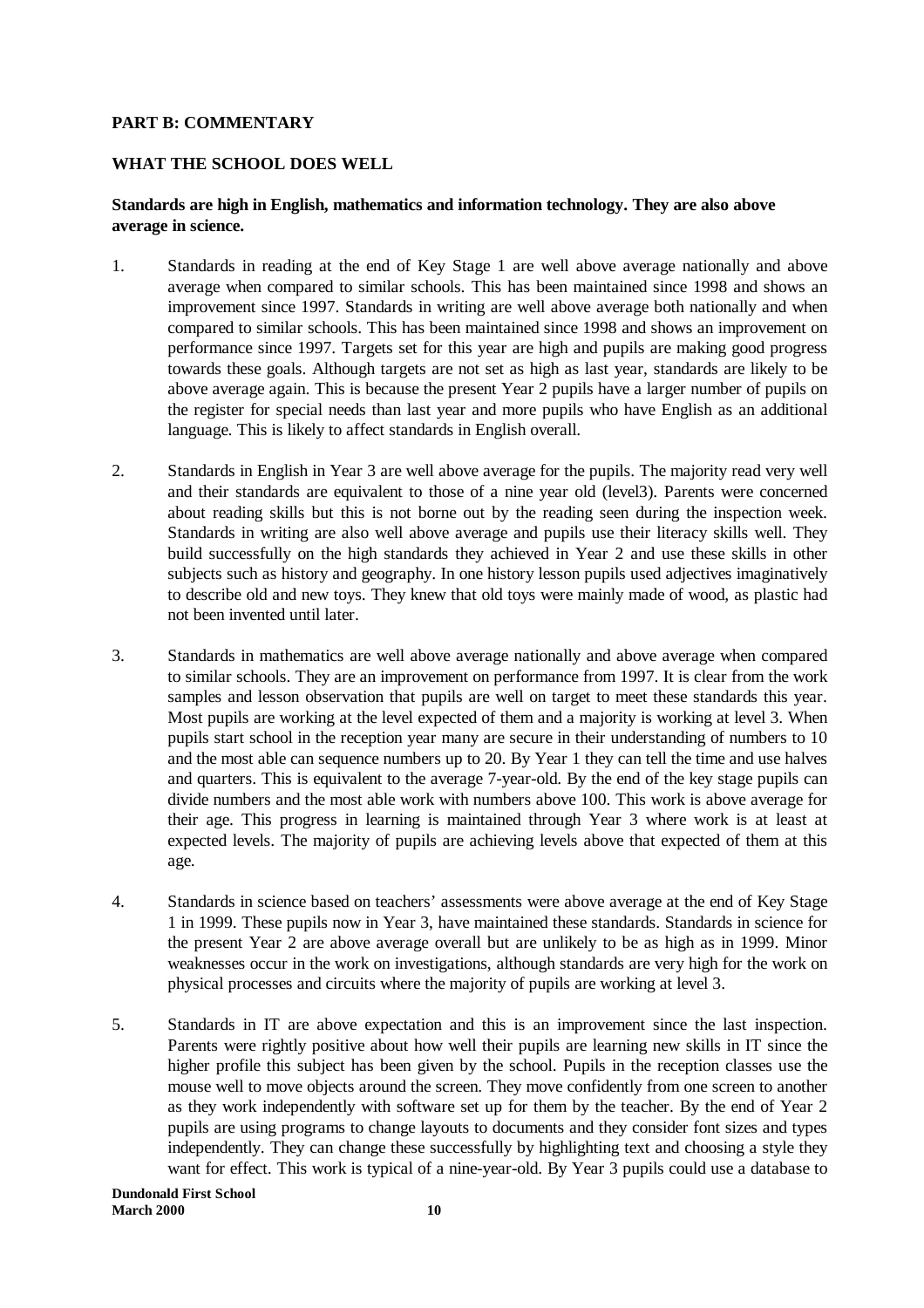interrogate information and answer questions. This was a database they had set up as a class with personal information and favourite foods and television shows. This work is typical of work often done by the end of Key Stage 2 and illustrates how well the pupils are doing against national averages.

# **The teaching and the range of opportunities for learning in the nursery class is excellent.**

- 6. Pupils join the nursery class the term after their third birthday and attend part-time until the term in which they are five. The policy and practice for pupils who are under five years of age is an excellent feature of the school and the overall standards of attainment and progress that children make in the nursery class is very good. The early years curriculum is broad, balanced and appropriate for the ages and stages of pupils' development. The classroom and outside areas offer an exciting range of themes and activities for the pupils to explore. The quality of the pupils' responses to the learning environment is very good. They are well adjusted to their first experiences of school in a short time, having very positive attitudes. They are very happy and are increasing in confidence. An example of this is how they move from one activity to another and relate to adults and each other in a mature way.
- 7. The quality of teaching is excellent. Strengths of the provision are the excellent use of resources including the deployment of classroom assistants and nursery nurses. Each assistant has focus groups with which to work. They have been given very clear focused learning objectives in the teaching plans and these are assessed against set criteria. These plans are very detailed and clearly guide the assistants in their tasks. Good questions are asked and help develop children's thinking and learning. Assessment is an integral part of the teaching and learning and staff take opportunities to observe and mark how well children are progressing. This informs the planning for the next activity. The system operates for the five terms the pupils are in the class. The quality of the accommodation and learning environment set up by the staff is excellent. The large room is divided into learning bays and quiet areas where, for example, a singing session took place, undisturbed and causing little disturbance.
- 8. Pupils are developing their language skills well. They are confident at speaking and good opportunities are made in the classroom to develop speaking and listening skills which support early reading and writing. They work in small groups with an adult and have positive attitudes to books and reading. They are developing skills in writing their own words with confidence. The high quality of various interesting activities offered from the teacher, nursery nurses and classroom assistants helps them extend their spoken vocabularies. An example of this was the area set up as a hairdresser's salon. Children were acting as the hairdresser, using a comb, scissors and hairdryer as well as a brush to apply some potion for curling or colouring. Another had taken on the role of customer and waited patiently, reading a magazine, for his appointment, whilst another seriously took down bookings from the telephone.
- 9. Mathematical skills are learnt through focused teaching areas for using practical resources and for developing mathematical language. Counting, sequencing and number development are being systematically taught by the teacher. An example of this was the activity involved around counting petals on a flower. Good open questions were asked and the work linked very well to the study of flowers also taking place in the class. In science and technology pupils are investigating, asking questions and making good and regular use of computers to develop their IT skills. They have access to construction equipment and play people, which were set up to represent a beach theme.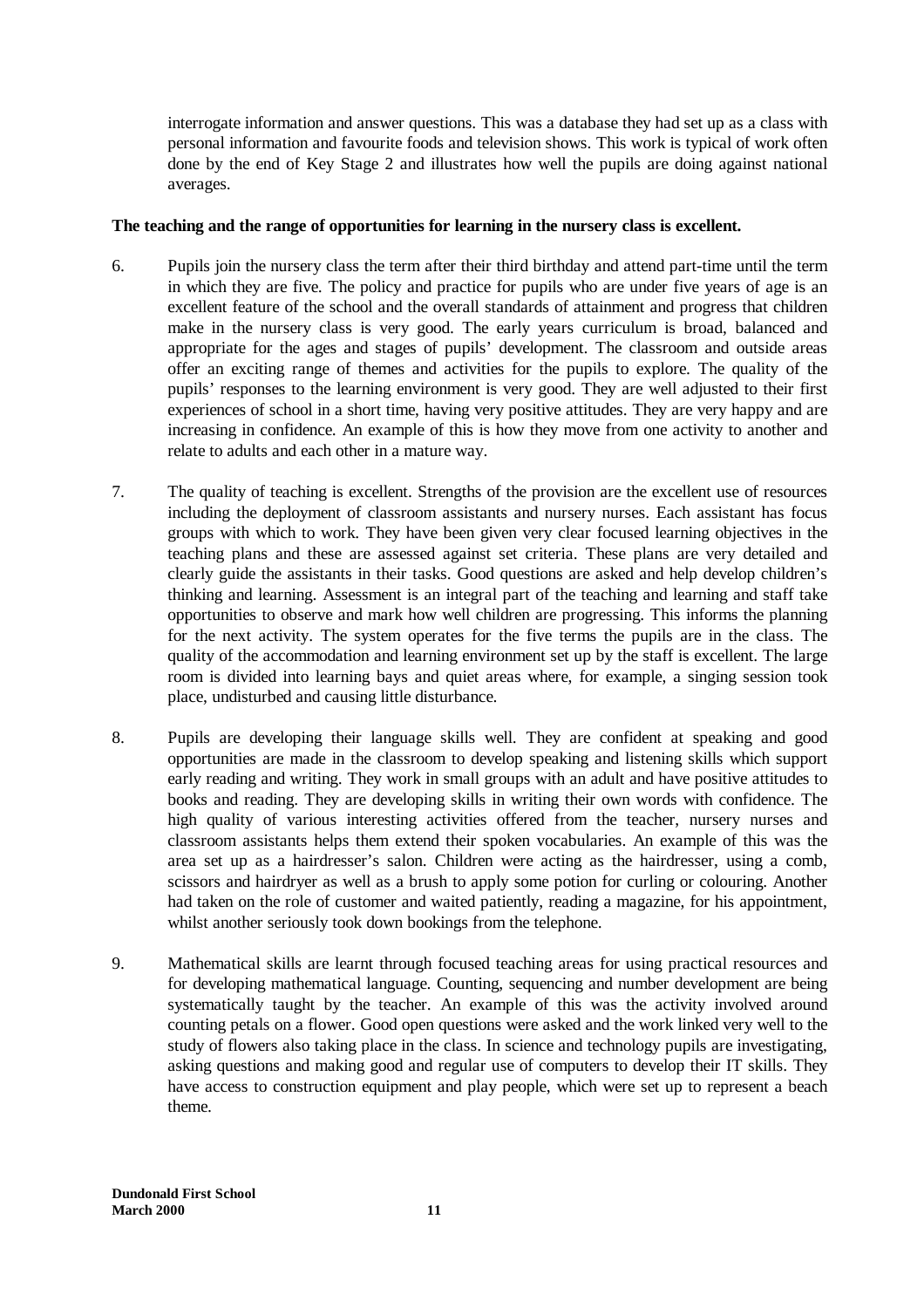10. Opportunities to learn and use drawing and painting materials are offered in another area of the classroom. Children can represent their ideas using a range of different media. They use pencils, scissors, crayons and other resources to express themselves creatively. A group was painting pictures of sunflowers using three colours chosen for them. The work of Van Gogh 'Sunflowers' was used as an example. They are making good progress in their co-ordination and movement when using outside play equipment. This learning area is thoughtfully set up to allow children to move freely from the outside and back indoors. They have opportunities to use a range of wheeled vehicles, sand and water as well as games equipment such as hockey sticks and balls.

# **Teaching is very good. Adult support, especially classroom assistants, is very well deployed.**

- 11. Teaching was very good in over half of lessons (57%) seen during the inspection. It is good in almost nine out of ten lessons (86%). Teaching is excellent in the nursery and very good throughout the rest of the school. There was no significant difference between the quality of teaching in Key Stage 1 and 2. Only one lesson (5%) seen during the inspection was unsatisfactory. This was where the teacher did not correct unsatisfactory behaviour and allowed children to talk while she was giving instructions. Basic skills in literacy and numeracy are taught effectively, planning is thorough and based on pupils' prior knowledge and understanding.
- 12. Teachers have good knowledge of pupils and plan lessons effectively for them. Basic skills in literacy, numeracy and IT are taught very effectively and planning for literacy and numeracy is thorough and based on prior knowledge of what pupils can do. This enables all pupils including the most and least able to achieve high standards and acquire new skills. The teacher who supports pupils with special education needs is fully involved in planning their teaching and learning in class. As a consequence of the good teaching all pupils are well managed and stay on task learning well and with enthusiasm for their lessons. All teachers have high expectations and use resources such as computers to improve teaching and learning. This helps to motivate pupils and maintain their interest while at school. The nursery teacher uses her classroom space very effectively to organise resources for pupils to have access to all the recommended areas of learning. The IT suite is another effective resource which has been set up to develop the curriculum and teach IT skills to the pupils. It has in a short time enabled many pupils to acquire and master new skills in using computer programmes. This was noted at the parents' meeting held prior to the inspection. The innovative deployment of a classroom assistant to co-ordinate and support the teaching of IT is having a very beneficial effect on raising standards in this subject. The deployment of classroom assistants, parents and other adult support in other classes is also very effective. They are allocated groups to work with and help focus teaching and learning to the ability of the children. Examples of this were the headteacher's contribution to teaching a very able group of mathematicians in Year 2 and the role of the special needs coordinator to work alongside groups of children. This supports both more able and less able pupils and ensures that all pupils are making good progress.
- 13. Teachers ensure rigour and purpose to the lessons they plan and in most lessons pupils work at a good pace. Teachers mark and assess pupils work thoroughly. In some classes the marking is not always positive and is inconsistent in quality across year groups. This doesn't always help them to understand how they can improve. However, homework is set and pupils regularly take home books to practise reading. This helps them to improve their skills and confidence.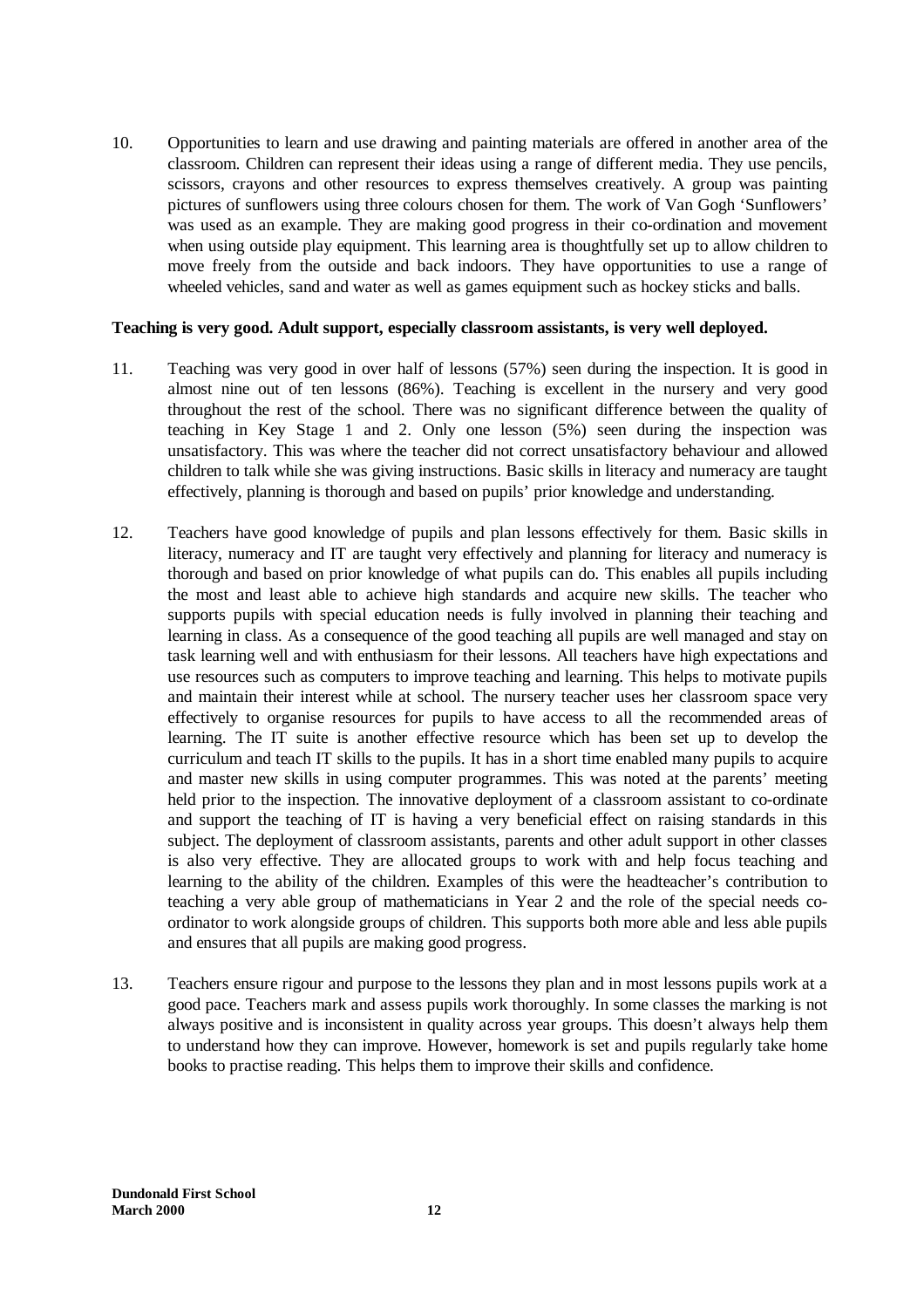# **Pupils' personal development and their relationships with each other and adults are very good.**

- 14. Most pupils have a very good attitude to school and are willing learners showing great enthusiasm in lessons. Nearly nine out of ten lessons seen during the inspection were characterised by a good or better response from pupils. Most pupils are very attentive, stay on task well and appear to enjoy their work. This is something which parents particularly appreciate. An example of this was the science lesson in Year 2 where pupils were confident in answering questions and listened very well. They demonstrated good levels of interest. Their homework assignments are taken seriously and pupils complete these tasks well. The positive attitudes of pupils noted in the previous inspection report have been continued. Such positive attitudes among pupils makes good contribution to standards attained and the quality of learning. There are a small number of pupils with rather limited spans of attention but these pupils are very well managed by staff and quickly led back onto their tasks.
- 15. The pupils' behaviour overall is good and the school is an orderly community. The positive features noted in the previous inspection report have continued. At play they are lively and energetic but show good-natured tolerance of each other. The music played in the playground provides a calming atmosphere in which pupils can play happily together. The playground is designed creatively with many opportunities for structured games to be played together. A small minority of pupils can be challenging but they are well directed by staff who show a sensitive approach to their needs. Pupils are very clear about what is expected of them and rise to meet these standards well. There is a clear understanding of the rewards for good behaviour and also the consequences of poor behaviour. There have been no exclusions. Good behaviour contributes to pupils' personal development within the school.
- 16. The personal development of pupils and relationships are very good. Very good relationships, especially between staff and pupils, are a feature of the school. The school offers a good range of class trips and a residential visit to the Isle of Wight. Lunchtime dining provides further opportunities for pupils to get on in different groups and mix socially with other children. Bullying and racism are not features of the school. Pupils have a good understanding of how their behaviour affects others and the school gently emphasises the importance for pupils to develop independence and take responsibility for their actions. Attendance is good and above the national average for similar schools at over ninety-five per cent. It has improved since the last report. The school has taken steps to ensure there are arrangements for pupils' welfare, health and safety and for child protection.

### **The leadership and management of the school and the involvement of governors are very good.**

17. The school is very well led and managed by an experienced, dedicated headteacher who shares a clear, calm and effective vision of the school with her deputy headteacher, staff and governing body. She skilfully makes best use of her staff's strengths to appoint co-ordinators who are effective and well matched to their roles. Examples of this are the very good work being currently done by the co-ordinators for special educational needs and IT. The headteacher monitors the school's performance and evaluates how well it is doing against national information. The senior management team uses this information to plan how to improve standards. An example of this was the initiative to improve IT facilities and appoint a classroom assistant as an IT co-ordinator. Parents are confident that the school is well managed and inspectors support this view.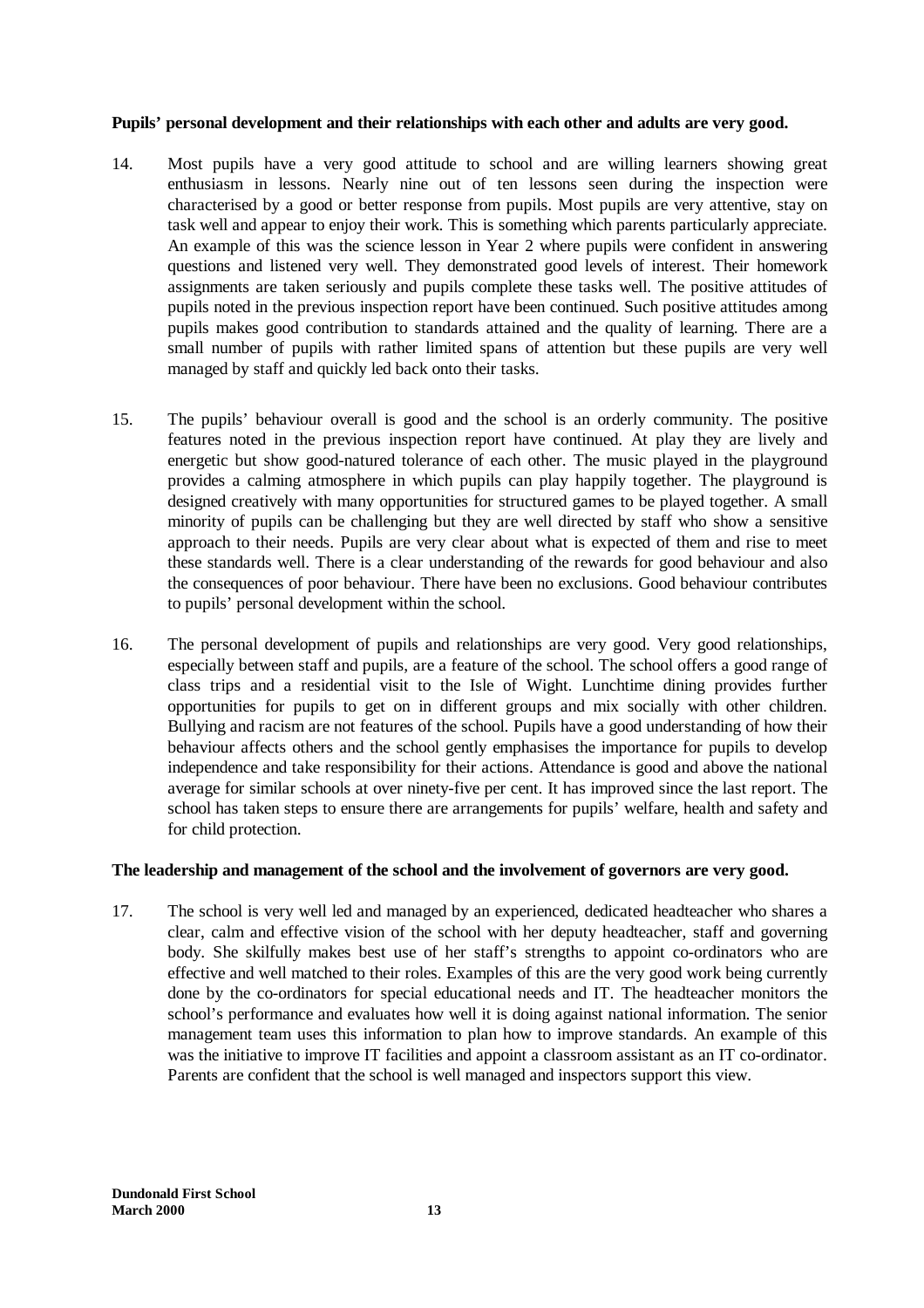- 18. The governing body is secure and confident in its understanding of the school's strengths and weaknesses and how these can be improved. They have a very good relationship with the headteacher and act as a good critical friend to the school. The governing body fulfils its responsibilities very well through structured committees and monitoring visits. However they do not take the lead in identifying and assessing any health and safety risks around the school and this is left largely to the headteacher to manage with the site manager. It is however correctly administered. The daily collective worship meets statutory requirements but does not always overtly recognise the presence of a god within the Christian or other religions studied. Governors monitor standards by regularly visiting the school and analysing test and assessment data with the headteacher.
- 19. Co-ordinators are managing their subjects well and have a delegated budget for resources. They are beginning to monitor standards in subjects through checking teachers' planning. The deputy headteacher keeps well organised files on staff training and music. The co-ordination of English and mathematics is good and weaknesses have been correctly identified in developing staff confidence in work on mathematical investigations. The English co-ordinator is aware of parents' concerns over the changed approach to teaching reading. The science co-ordinator has provided a clear strategy for implementing the science scheme of work, but is unsure of the trend in standards over time.
- 20. The school makes excellent use of all its resources, especially the use of classroom assistants.. The management has supported the development of the provision for the nursery and this is now an excellent facility for the youngest pupils in the school. Overall the school is applying the principles of best value when securing and using resources and services.

# **WHAT COULD BE IMPROVED**

### **The quality, consistency and use of marking to give pupils and teachers better information about the next stages of learning.**

21. Pupils' work is generally well marked but in some classes this is better than in others. In the best examples teachers use constructive comments which will help the pupils to improve their work. An example of this was the positive comment which assessed pupils' ability to write sums in words and not numbers. The teacher gave the pupil and parents information about how work was improving. At worst, marking is merely no more than a cross or negative comment to indicate that work is incorrect. An example of this is the comment 'stop rubbing out'. This gives no clear guidance to pupils about what they should do to improve or what might be the alternative way to correct mistakes if they are made. Teachers are not always picking up when pupils' work deteriorates in presentation and on occasions teachers' comments are not always grammatically correct. An example of this was the teacher writing sentences in pupils' books which did not start with a capital letter or end with a full stop. This does not always encourage pupils to do their best work and does not provide a good role model to help them write grammatically correct sentences.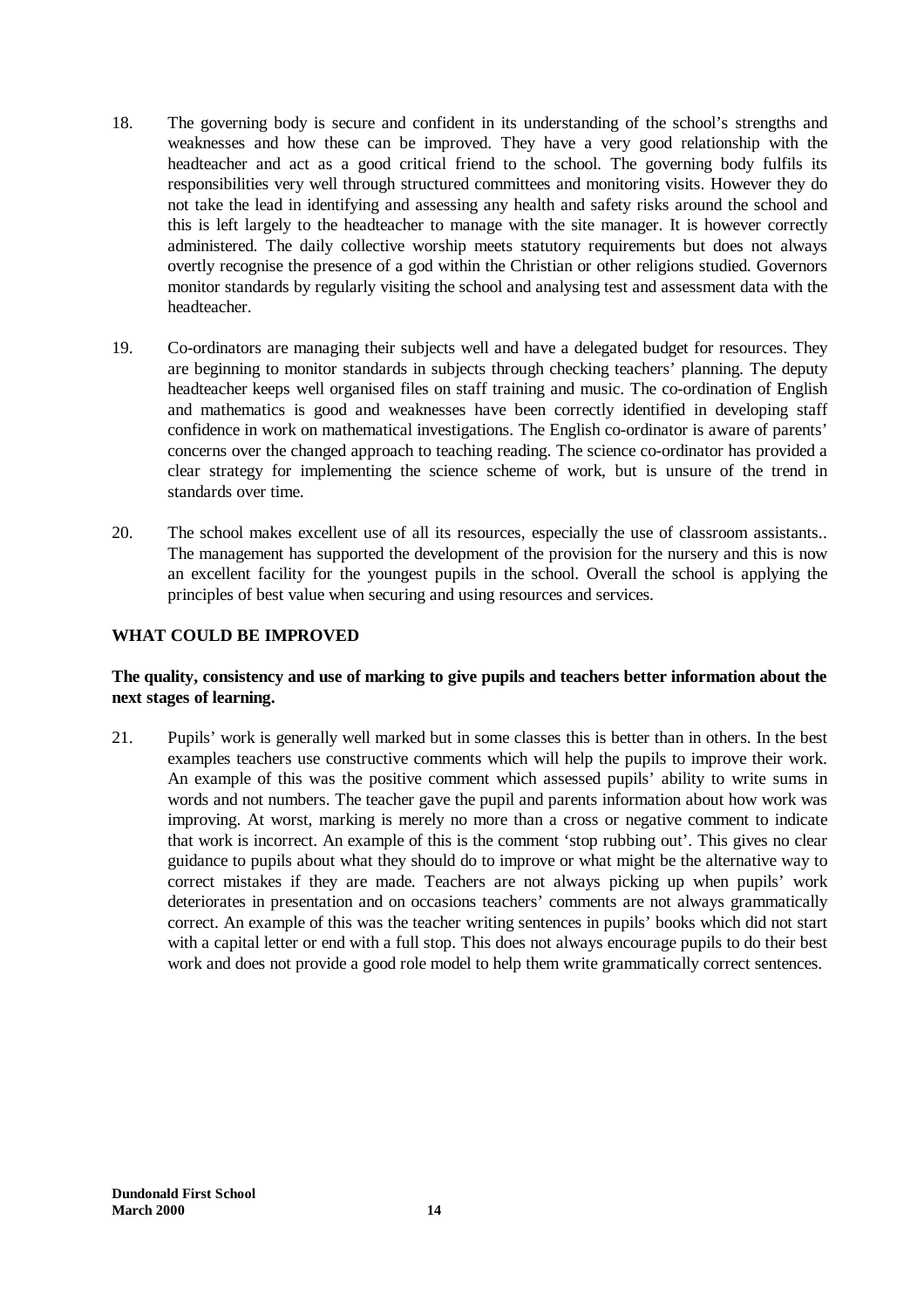**The role of co-ordinators in monitoring of standards through analyses of data, reviewing teachers' planning and ensuring consistency of work across similar age classes.**

22. Co-ordinators do not analyse data from test results to gauge where areas of learning could be improved and this was apparent in all core subjects. Nor do they work to any formal process about analysing whether initiatives provide value for money and improve standards. Currently job descriptions do not require co-ordinators to work along side other members of staff or to analyse data from standardised and national tests. As a result they are not fully aware of where standards need to be improved. The IT co-ordinator is best informed about standards as she is able to work along side each class in her role as classroom assistant. She sees at first hand what and where improvements can be made.

# **WHAT SHOULD THE SCHOOL DO TO IMPROVE FURTHER?**

- 23. The headteacher, governing body and staff should continue to work together to raise standards even higher by:
	- (1) Improving and developing teachers marking of pupils' work to raise it to the level of the best by ensuring all teachers make positive and developmental comments to show pupils how they can improve their work.

(paragraphs 13 and 21)

(2) Developing the strategic role of subject co-ordinators in the school, so they can monitor teaching and marking in classes and analyse data from test results and assessments, to ensure consistency of good lesson plans, which support high quality teaching and learning in all classes.

(paragraph 22)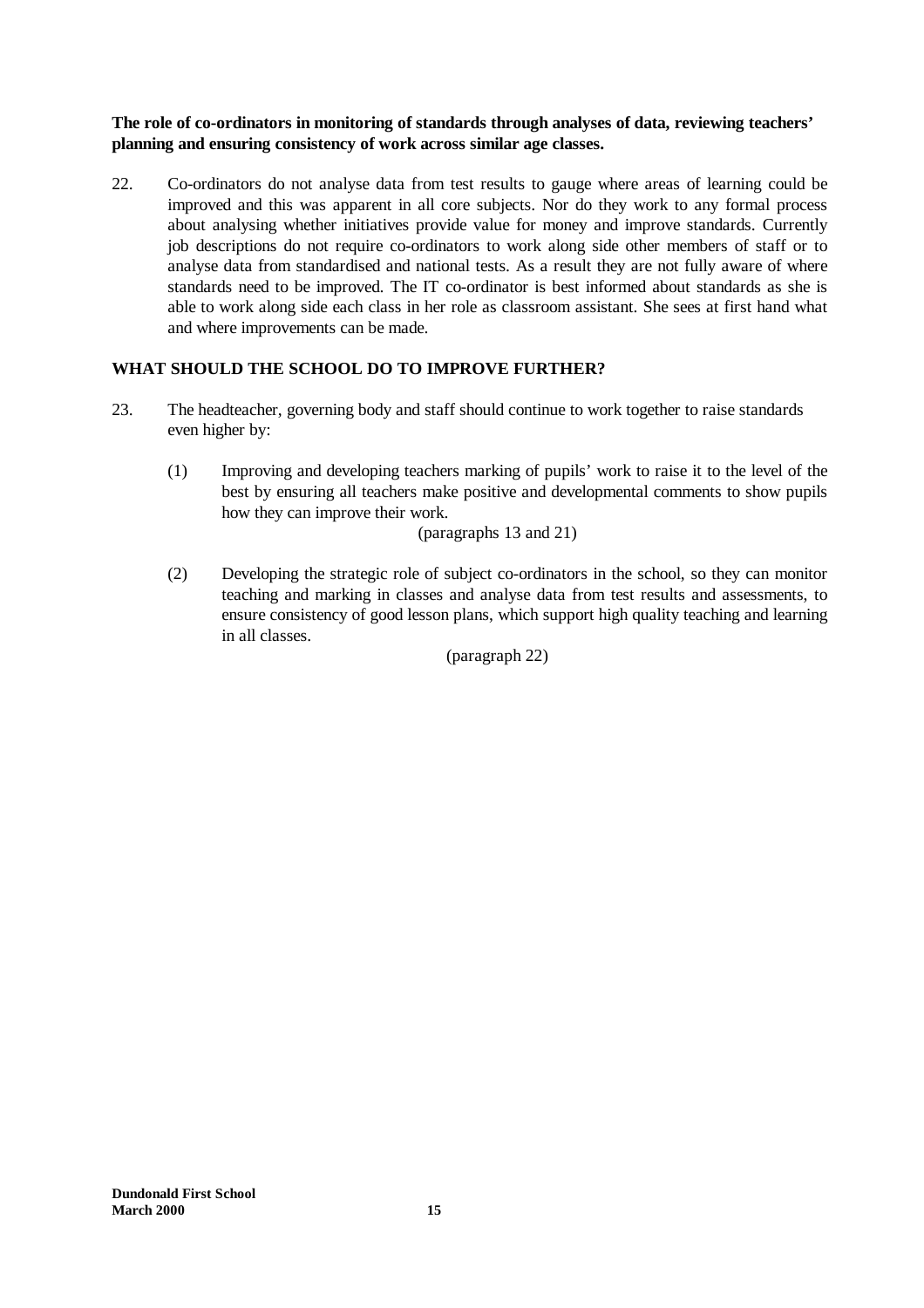# **PART C: SCHOOL DATA AND INDICATORS**

# *Summary of the sources of evidence for the inspection*

Number of lessons observed

Number of discussions with staff, governors, other adults and pupils

| 21 |  |
|----|--|
| 35 |  |

# *Summary of teaching observed during the inspection*

| Excellent | Very good | Good      | Satisfactory | Unsatisfactory | Poor | Very Poor |
|-----------|-----------|-----------|--------------|----------------|------|-----------|
|           | 43        | 2Q<br>ر ب |              |                |      |           |

The table gives the percentage of teaching observed in each of the seven categories used to mak *judgements about lessons.*

### *Information about the school's pupils*

| Pupils on the school's roll                                      | Nursery | $YR - Y3$ |
|------------------------------------------------------------------|---------|-----------|
| Number of pupils on the school's roll (FTE for part-time pupils) | 52      | 221       |
| Number of full-time pupils eligible for free school meals        |         |           |

*FTE means full-time equivalent.*

| <b>Special educational needs</b>                                    | Nursery | $YR - Y3$ |
|---------------------------------------------------------------------|---------|-----------|
| Number of pupils with statements of special educational needs       |         |           |
| Number of pupils on the school's special educational needs register |         | 44        |

| English as an additional language                       | No of<br>pupils |
|---------------------------------------------------------|-----------------|
| Number of pupils with English as an additional language |                 |

| Pupil mobility in the last school year                                       | No of<br>pupils |
|------------------------------------------------------------------------------|-----------------|
| Pupils who joined the school other than at the usual time of first admission | 33              |
| Pupils who left the school other than at the usual time of leaving           | 50              |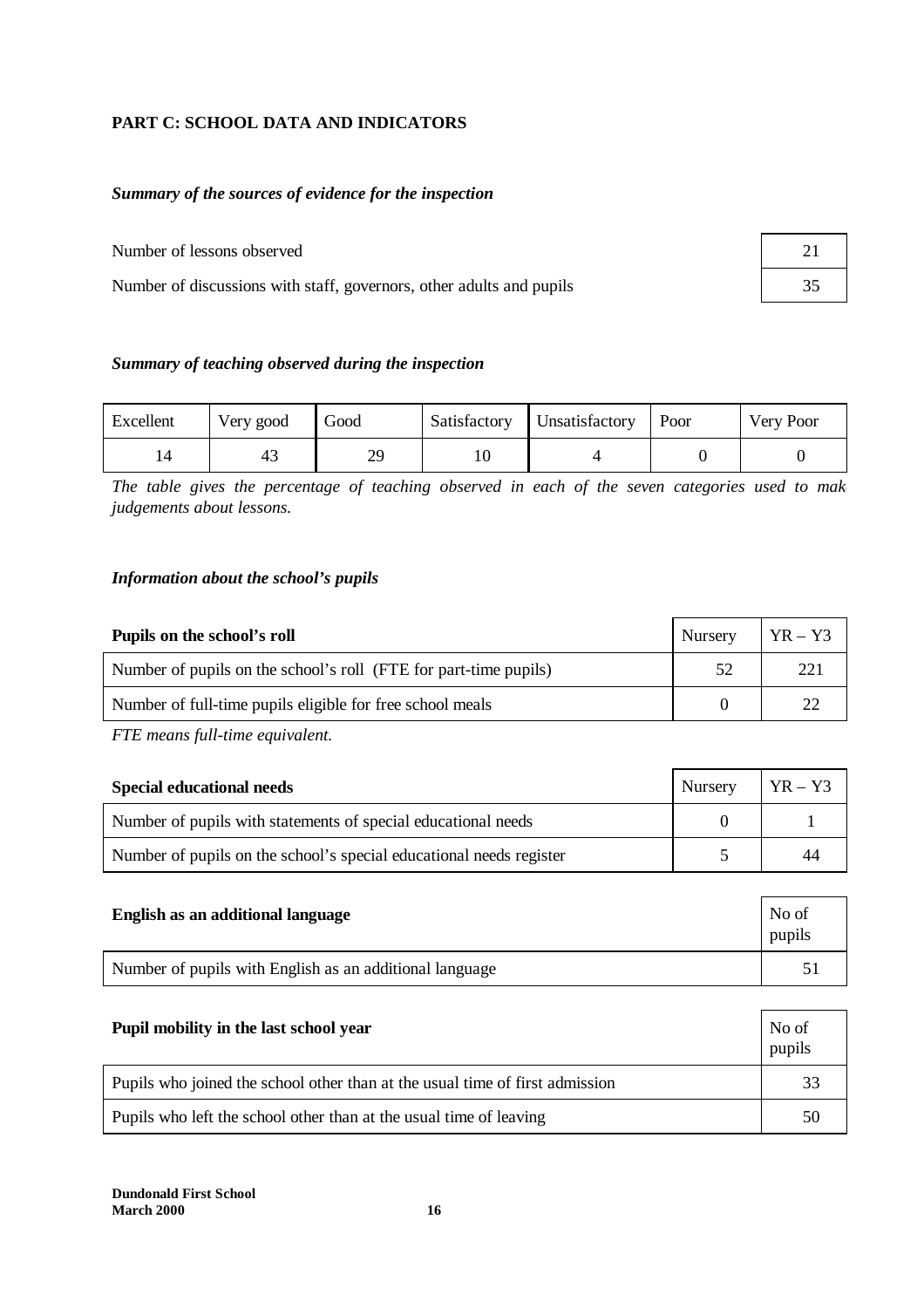### *Attendance*

### **Authorised absence Unauthorised absence**

|                           | %   |                           |  |
|---------------------------|-----|---------------------------|--|
| School data               | 5.0 | School data               |  |
| National comparative data | 5.4 | National comparative data |  |

*Both tables give the percentage of half days (sessions) missed through absence for the latest complete reporting year.*

# *Attainment at the end of Key Stage 1*

|                                                                         | Year | <b>Boys</b> | <b>Girls</b> | Total |
|-------------------------------------------------------------------------|------|-------------|--------------|-------|
| Number of registered pupils in final year of Key Stage 1 for the latest | 1999 |             |              | 60    |
| reporting year                                                          |      |             |              |       |

| <b>National Curriculum Test/Task Results</b> |             | <b>Reading</b> | Writing | <b>Mathematics</b> |
|----------------------------------------------|-------------|----------------|---------|--------------------|
|                                              | <b>Boys</b> | 35(29)         | 34 (30) | 36(32)             |
| Numbers of pupils at NC<br>level 2 and above | Girls       | 23 (32)        | 22(31)  | 23(32)             |
|                                              | Total       | 58 (61)        | 56 (61) | 59 (64)            |
| Percentage of pupils                         | School      | 97 (91)        | 93 (91) | 98 (96)            |
| at NC level 2 or above                       | National    | 82 (80)        | 83 (81) | 87 (84)            |

| <b>Teachers' Assessments</b>                 |              | <b>English</b> | <b>Mathematics</b> | <b>Science</b> |
|----------------------------------------------|--------------|----------------|--------------------|----------------|
|                                              | <b>Boys</b>  | 34(30)         | 34(32)             | 36(31)         |
| Numbers of pupils at NC<br>level 2 and above | <b>Girls</b> | 22 (32)        | 22(32)             | 23(32)         |
|                                              | Total        | 56 (62)        | 56 (64)            | 59(63)         |
| Percentage of pupils                         | School       | 93 (93)        | 93 (96)            | 98 (94)        |
| at NC level 2 or above                       | National     | 82 (81)        | 86(85)             | 87 (86)        |

*Percentages in brackets refer to the year before the latest reporting year.*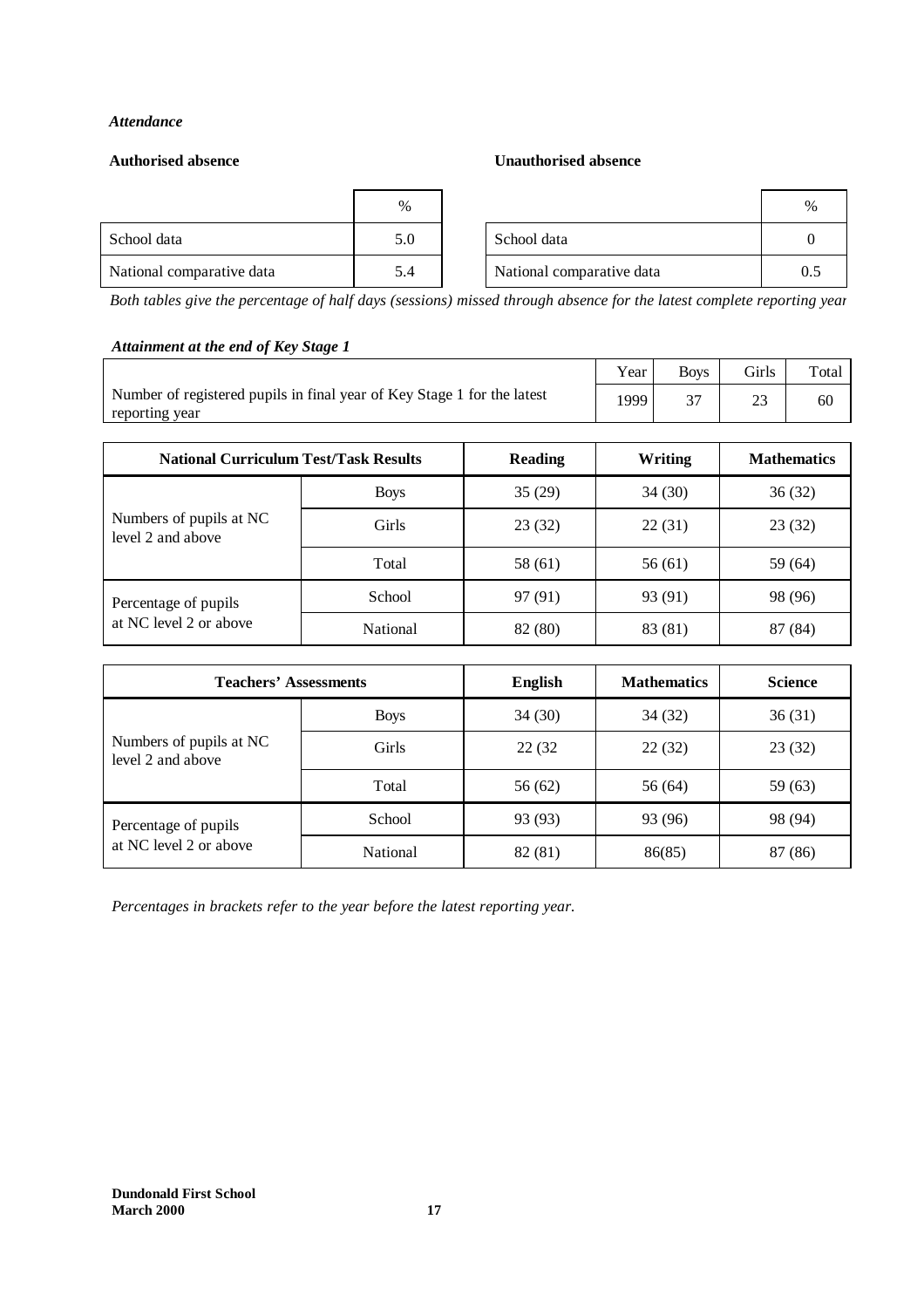|                                 | No of pupils   |                              | Fixed period P |          |
|---------------------------------|----------------|------------------------------|----------------|----------|
| Black – Caribbean heritage      | 6              | Black – Caribbean heritage   | $\Omega$       | $\theta$ |
| Black – African heritage        |                | Black – African heritage     | $\Omega$       | $\theta$ |
| $Black - other$                 | 3              | $Black - other$              | $\Omega$       | $\theta$ |
| Indian                          | 14             | Indian                       | $\Omega$       | $\Omega$ |
| Pakistani                       | 8              | Pakistani                    | $\Omega$       | $\theta$ |
| Bangladeshi                     | $\mathfrak{D}$ | Bangladeshi                  | $\Omega$       | $\theta$ |
| Chinese                         | 3              | Chinese                      | $\Omega$       | $\theta$ |
| White                           | 167            | White                        | $\Omega$       | $\theta$ |
| Any other minority ethnic group | 15             | Other minority ethnic groups | $\Omega$       | $\theta$ |

## *Ethnic background of pupils Exclusions in the last school year*

| No of pupils |                              | Fixed period Permanent |          |
|--------------|------------------------------|------------------------|----------|
| 6            | $Black - Caribbean heritage$ | $\Omega$               | $\Omega$ |
| 7            | Black - African heritage     | 0                      | 0        |
| 3            | $Black - other$              | $\Omega$               | 0        |
| 14           | Indian                       | $\Omega$               | $\theta$ |
| 8            | Pakistani                    | $\Omega$               | $\Omega$ |
| 2            | Bangladeshi                  | $\Omega$               | $\Omega$ |
| 3            | Chinese                      | 0                      | 0        |
| 167          | White                        | $\Omega$               | $\Omega$ |
| 15           | Other minority ethnic groups | $\Omega$               | 0        |
|              |                              |                        |          |

*This table refers to pupils of compulsory school age only.*

*This table gives the number of exclusions of pupils of compulsory school age, which may be different from the number of pupils excluded.*

# *Teachers and classes Financial information*

# **Qualified teachers and classes: YR – Y3**

| Total number of qualified teachers (FTE) | 8.5  |
|------------------------------------------|------|
| Number of pupils per qualified teacher   | 39.4 |
| Average class size                       | 23.8 |

#### Education support staff: YR - Y3

| Total number of education support staff |     | Expenditure per pupil                         |
|-----------------------------------------|-----|-----------------------------------------------|
| Total aggregate hours worked per week   | 165 | Balance brought forward from previous<br>vear |

#### **Qualified teachers and support staff: nursery**

| Total number of qualified teachers (FTE) |     |
|------------------------------------------|-----|
| Number of pupils per qualified teacher   | 52  |
| Total number of education support staff  |     |
| Total aggregate hours worked per week    | 115 |
|                                          |     |

| Average class size                           | 23.8 |                                               |        |
|----------------------------------------------|------|-----------------------------------------------|--------|
|                                              |      | Total income                                  | 620024 |
| Education support staff: $YR - Y3$           |      | Total expenditure                             | 627099 |
| Total number of education support staff      |      | Expenditure per pupil                         | 2384   |
| Total aggregate hours worked per week<br>165 |      | Balance brought forward from previous<br>year | 55973  |
|                                              |      | Balance carried forward to next year          | 48898  |

Financial year 1998/99